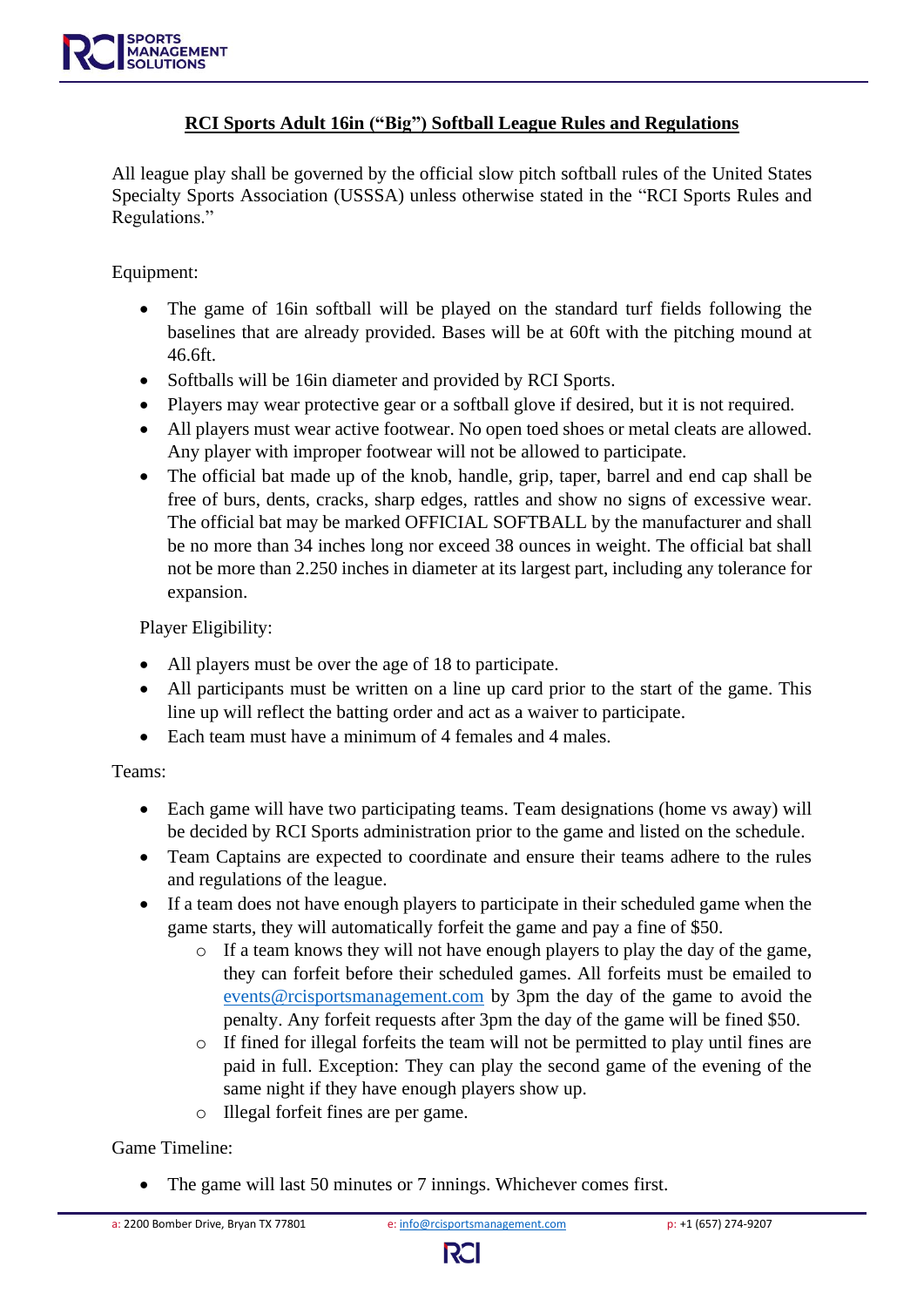- If the time expires during an inning, the teams will keep playing until the inning is over unless the home team is at bat and has the lead.
- No new innings will commence with 2 minutes left in the game.
- In the event of a tied game, the game will be recorded as a tie.

Pitching:

- The pitcher will be from the defensive team and is required to pitch the ball underhand.
- The action of the pitch must start with one foot on the pitching rubber.
- The ball must be delivered at a moderate speed, in an underhand motion from below the hip, with a perceptible arc of at least six (6) feet from the ground while not exceeding a maximum of twelve (12) feet from the ground. Any pitch that does not meet these requirements will be declared a ball.
- Catchers must stand directly behind the batter's box, but not where they would interfere with the batter.
	- o Any interference, as deemed by the Umpire, will be an automatic base awarded to the Batter.

# Batting:

- Batting order should resemble the line-up form given to Umpires before play. They must alternate male-female until they have exhausted a gender or run out of batting slots. No more than 10 batters can rotate through the batting line-up and must play defense and offense equally (no swapping out offensive players only without playing them in defense as well for the inning). Substitution may occur with the appropriate gender.
	- o Ex: I have 4 females and 7 males. The first 8 must alternate male-female. Then 2 of the remaining 3 males can be consecutive at the bottom of the line-up.
		- i.e. Male, female, male, female... insert 2 reps... male, male, top of lineup
	- o Note: you cannot double up a gender until all of the players of the other gender have been rotated through. In this example, you could not have all 7 males and only 3 females in the line-up. All of the females would have to be rotated through the line-up first.
	- o If line ups fail to meet these requirements, they will receive a ghost out when the line-up error occurs.
- Batters will follow a 3 strikes/4 ball rule, starting with a 1 strike:1 ball count. The batter is out on the third strike or will take a base on the  $4<sup>th</sup>$  ball.
	- o Foul balls will count as a strike, except on the third strike. The player is out if they hit 2 foul balls.
- Foul balls are considered foul if the go outside the white lines down the first and third base line. If they are hit into fair territory and then roll or bounce out of fair territory (with our interference) before the first and third base, they are considered foul. If they are hit into fair territory and then roll or bounce out of fair territory after the first and third base, they are considered fair.

### Running: